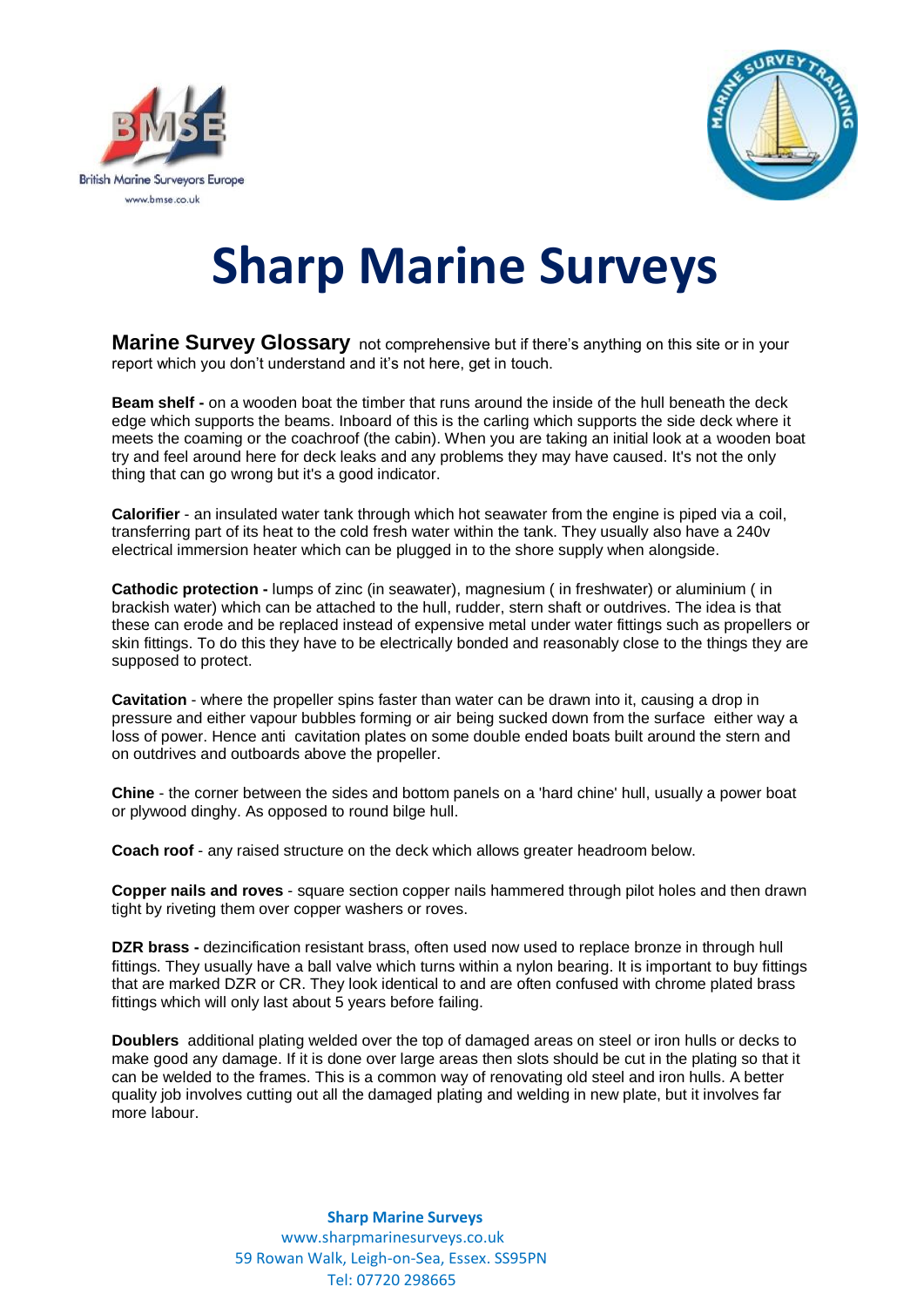**Eberspacher diesel heater -** the most common form of heating system on small boats where a fan forces air over an element, within which is an electrically ignited diesel burner, and from there to the cabin.

**Electrolytic decay** - of wood, refers to the breakdown of wood cells by an electrical current. In a wooden boat if there is copper or copper alloys (e.g. bronze) and iron then there will be an electrical potential between the two metals. Wood that is saturated with seawater will allow a small current to flow which, over years, will cause the wood to decay.

**There are other forms of wood decay** wet or dry rot from the many different types of mould spore often occurs where rainwater can get in and the wood cannot dry out or ventilate. Some softwoods will simply collapse if they become saturated and the cell walls burst. Boats kept up muddy creeks can get infested with gribble (a wood borer). However all of these things take time to develop and can be prevented or stopped.

**Epoxy resins** - created a breakthrough in wooden boatbuilding they allow wood to be encapsulated (no moisture = no rot), mixed with various powders they make a waterproof glue that sticks to virtually anything and mixed into a stiff paste they make a filler that is far quicker to apply than the traditional method of cutting in 'graving' pieces of replacement wood. They are expensive and a potential cause of allergies (they contain organic peroxides). The most popular brand is 'West' which comes in a two pack kit. A clear resin is mixed 5 parts to 1 with a yellow hardener resin and then filler powders or even fine sawdust added to get the desired thickness. Neat resin can be used to harden up softened wood.

**Fractional rig -** where the forestay runs to a point short of the top of the mast so that the backstay can be tightened in order to bend the mast and flatten the mainsail. Sails are like wings, the flatter they are, the less drag and so more efficient which is what you want going to windward. 7/8 fractional rig refers to the proportion of the mast's height the forestay terminates at.

**Frames -** on a wooden boat, the transverse members, either steam bent or sawn timbers, which support the planking. On older GRP boats, the same purpose is served by plywood bulkheads or half bulkheads which are glassed in to the hull. Newer GRP boats have internal mouldings which glued into the hull.

**Ground tackle -** general term for the anchor, its chain, any cable, possibly a spare anchor. Anchors can be a Bruce design (like a three pronged rounded shovel), a CQR or plough shape, a Danforth (two trailer prongs all of which folds flat) or a fisherman which is the classic anchor shape.

**Gudgeons and pintles** are used to pivot the rudder when it is set on the transom as opposed to pivoting with a tube built into the hull. Gudgeons have holes and pintles, pins, the one pairing the other.

**Heads** - compartment or space for a sea toilet.

**Insurance survey** - a survey required by insurance companies on boats over 10 years old, wooden boats or anything else they may want reassurance upon. Usually presented as an abridged form of a condition survey. It will not cover cosmetic or non-safety related items.

**Keel** - The main centreline timber on a wooden boat, but usually only refers to the cast-iron or lead ballast keel on GRP boats.

**Laminate -** general term for GRP ( glass reinforced plastic), named because layers of glass are bonded or laminated with polyester resins within a mould to create the hull or the deck. Resins can be polyester or epoxy. The latter are far stronger and far more expensive. Polyester resins used to be orthophalic types up to the early 90s. These tended to absorb more moisture than the later isophthalic types. Vinylester resins are even more moisture resistant and often used for gelcoats.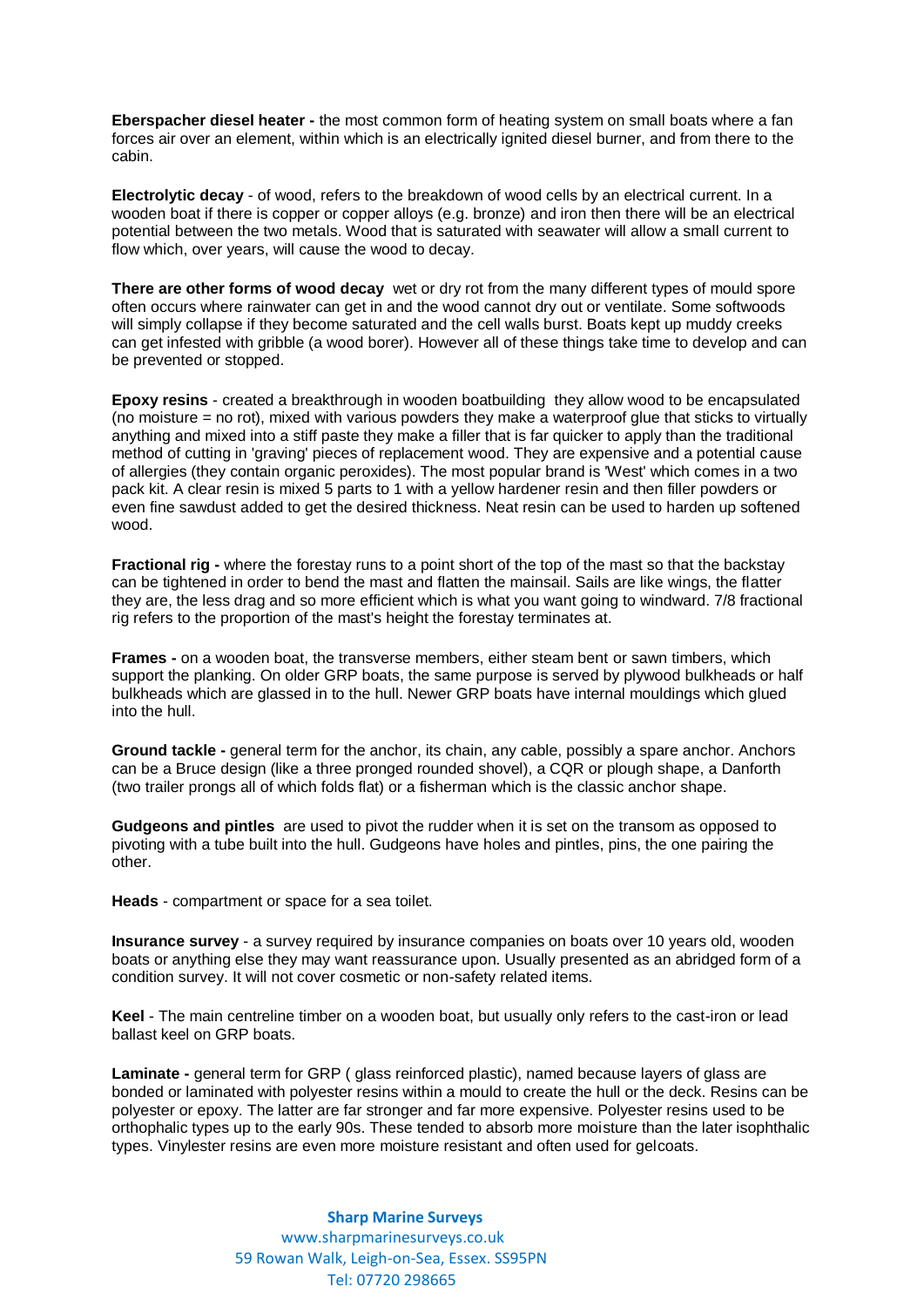**Osmosis -** process by which water molecules move through the gel coat and, over time, combine with fibreglass chemicals within existing voids or air bubbles to form pressurised blisters. Build quality is everything; poorly made hulls will have numerous voids in the laminate or bubbles in the gel coat which allow the osmosis to begin. The blisters will eventually burst, exuding an acidic fluid or solute and exposing the underlying laminate. The process does not cause the hull to absorb any significant quantity of water or go 'spongy' and it can take years, even up to the useful life of the boat, to advance to a stage at which the hull is significantly weakened. In short, for most boats osmosis is a cosmetic problem that makes them difficult to sell rather than a danger to sail.

**Outdrive -** also known as stern drive. Where the drive unit (propellers and gearbox) is located outside the hull bolted to a strengthened transom. Maintaining these in line with manufacturer's recommendations is vital. Any insurance claim based on leaks from an outdrive will have to be backed by evidence of this.

**Pad welding** - filling small holes or pitting on steel plating with weld metal. This is ok for areas up to about 10mm across, beyond that you need to weld a doubler (a patch - see above) or replace the plating.

**Pulpit** - is the stainless steel handrail at the front of the boat. Pushpit is the same thing on the back of the boat . Stanchions are the upright posts around the side of the boat which are fitted with guard wires to cover all other eventualities. Failing all else, most well set up sailing yachts will have a jack stay which is a length of webbing or wire which runs along the deck to which the crew can snap on their safety harnesses.

**Recreational Craft Directive (RCD)** - any boat sold new in the EC since 16 June 1998 should be built to standards that comply with the EC's recreational craft directive and have a 'CE' plate marking which will show the number of people it should carry and the conditions in which it can safely be used. Category A is ocean going (winds greater than force 8, waves higher than 4m), category B is offshore (up to force 8, waves up to 4m), category C inshore (up to force 6, waves to 2m) and D is sheltered (up to force 4 and waves to 0.5m). Most small planning power boats become impossible to use safely or comfortably above force 4 on exposed coastlines (like Sussex) but will nonetheless be marked as category B.

**Rigs -** There are many but the most common are a sloop which is one jib or genoa and one mainsail. A cutter has two jibs. A ketch has two masts, the aft one (the mizzen) is smaller and forward of the rudder post. A yawl is the same with the mizzen aft of the rudder post. Gaff rigs were used on all sailing boats up to the start of the 20th century, after which the Bermudan rig became prevalent.

**Rudder types -** can be balanced or semi-balanced which means part of the area of the blade is forward of its pivot point. A spade rudder is one which is partially supported or unsupported beneath the hull, the alternative being a transom or skeg hung rudder which pivots on pintles (spikes) and gudgeons (holes for the spikes). A spade rudder is attached to a rudder stock which will go through a hull gland to keep the water out and is controlled by a tiller or by a wheel. If the latter, there will be a quadrant on the top of the rudder stock to which wires are fixed or a tiller arm to which a hydraulic ram or cable steering is attached.

**Sandwich or cored deck -** used on virtually all GRP decks, two panels of solid GRP separated by and bonded to a core made of end grained balsa wood or foam. The point to check is that the three layers have not become de-bonded due to holes in the deck allowing water in which will cause them to separate.

**Scarph -** slopes cut into a timber, usually 1:6 to 1:8 angle, to increase the joint area where the available timber has to be joined to make up the required length. Can be a hooked scarph where a step is cut into the slope to add strength.

**Skin fittings -** usually refers to any hole through the hull to allow seawater in (e.g. for engine cooling) or waste water out. These must be fitted with a sea cock (a valve) if beneath the waterline so that they can be closed. They must be bronze, dezincification resistant brass (DZR, usually marked CR) or